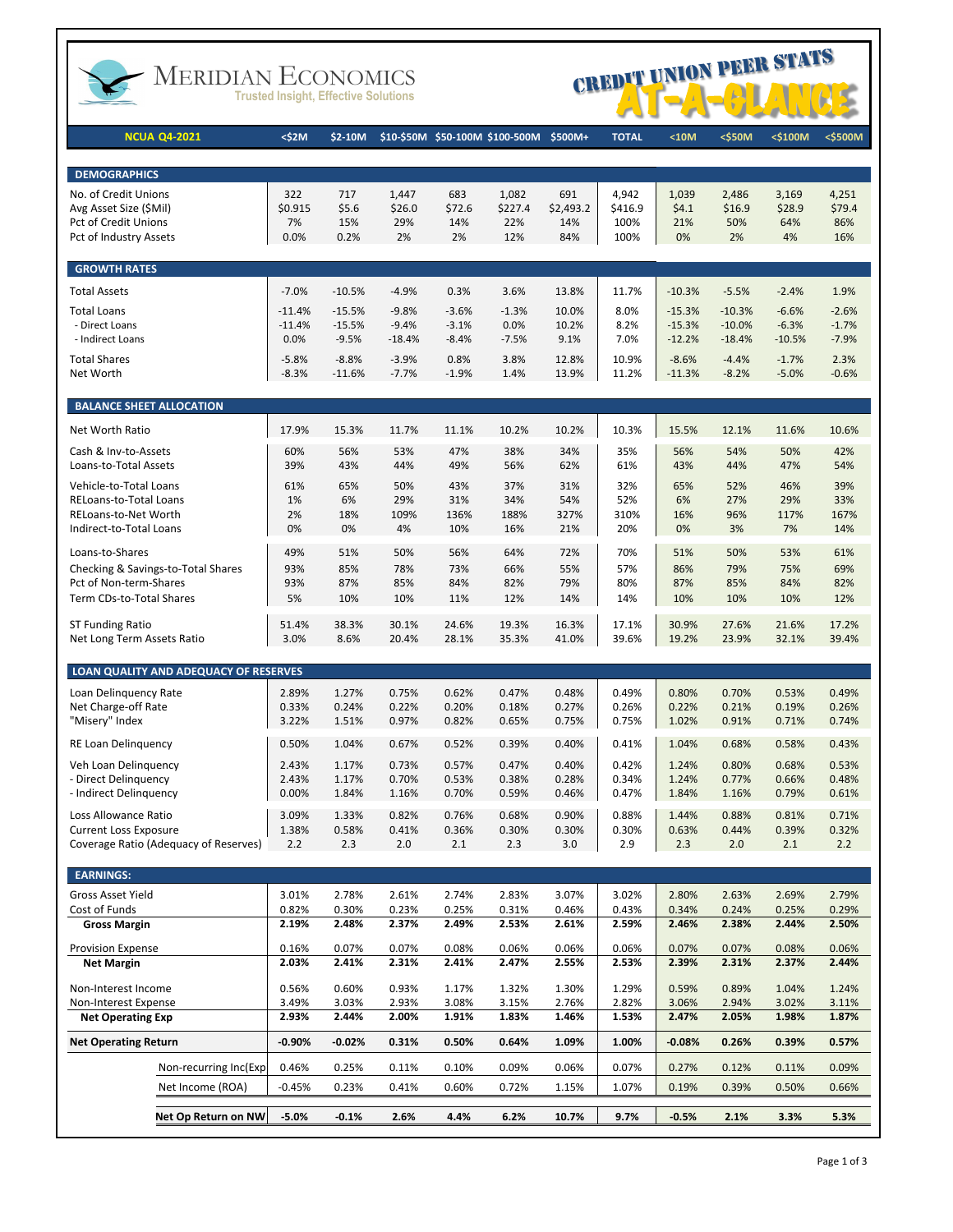

## MERIDIAN ECONOMICS

**Trusted Insight, Effective Solutions** 



**NCUA Q4-2021 <\$2M \$2-10M \$10-\$50M \$50-100M \$100-500M \$500M+ TOTAL <10M <\$50M <\$100M <\$500M**

**OPERATING EFFICIENCIES:** 

| \$5,429  | \$7,358        | \$4,660        | \$7,123        | \$11,178       | \$18,427       | \$16,113       | \$7,241        | \$4,936        | \$6,148        | \$9,946<br>4.50%  |
|----------|----------------|----------------|----------------|----------------|----------------|----------------|----------------|----------------|----------------|-------------------|
| 6.29%    | 5.36%          | 4.78%          | 4.56%          | 4.29%          | 4.30%          | 4.31%          | 5.42%          | 4.84%          | 4.69%          | 4.38%             |
| \$2,647  | \$5,561        | \$9,145        | \$10,528       | \$12,217       | \$14,430       | \$13,803       | \$5,186        | \$8,504        | \$9,498        | \$11,343<br>0.33% |
| 1.1%     | 1.6%           | 0.6%           | 0.6%           | 0.6%           | 0.6%           | 0.6%           | 1.6%           | 0.7%           | 0.6%           | 0.6%              |
|          |                |                |                |                |                |                |                |                |                |                   |
|          |                |                |                |                |                |                |                |                |                |                   |
| 123%     | 117%           | 111%           | 109%           | 107%           | 111%           | 111%           | 118%           | 111%           | 110%           | 108%              |
| 16%      | 18%            | 26%            | 30%            | 32%            | 30%            | 30%            | 17%            | 25%            | 28%            | 31%               |
|          |                |                |                |                |                |                |                |                |                |                   |
| \$37,860 | \$79,183       | \$117,437      | \$128,312      | \$132,122      | \$198,364      | \$182,612      | \$73,402       | \$110,015      | \$119,285      | \$128,435         |
| \$12,346 | \$10,487       | \$13,679       | \$15,574       | \$17,122       | \$33,669       | \$29,765       | \$10,747       | \$13,185       | \$14,395       | \$16,339          |
|          | 6.69%<br>1.01% | 5.51%<br>0.36% | 4.93%<br>0.27% | 4.72%<br>0.29% | 4.39%<br>0.35% | 4.40%<br>0.53% | 4.41%<br>0.50% | 5.59%<br>0.40% | 5.00%<br>0.28% | 4.84%<br>0.28%    |

| Avg Net Operating Return per FTE | $\frac{1}{2}$ (11,383) | (640)    | \$13.731  | 23.215    | 29.649    | 70,421    | \$60,432  | S.       | $(2,143)$ \$ 11,056 | \$17.216  | \$26.079  |
|----------------------------------|------------------------|----------|-----------|-----------|-----------|-----------|-----------|----------|---------------------|-----------|-----------|
| Net Operating Expense per FTE    | \$36.897               | \$69.337 | \$90,027  | \$89.524  | \$85.351  | \$94.274  | \$92.414  | \$64,799 | \$85,774            | \$87.674  | \$86,018  |
| Avg Operating Expense per FTE    | \$43.893               | \$86.271 | \$131.880 | \$144.201 | \$146.758 | \$178.619 | \$170.606 | \$80,343 | \$123.193           | \$133.837 | \$143.047 |
| Non-Interest Income per FTE      | \$6.996                | \$16.934 | \$41.853  | \$54,678  | \$61,407  | \$84.345  | \$78.192  | \$15.544 | \$37,419            | \$46.163  | \$57.029  |
| Net Interest Income per FTE      | \$25.514               | \$68.697 | \$103.758 | \$112.739 | \$115,000 | \$164.695 | \$152,847 | \$62,656 | \$96.830            | \$104,890 | \$112,096 |
|                                  |                        |          |           |           |           |           |           |          |                     |           |           |

### *Revenue/Operating Expense Assessment*

| Avg Revenue per FTE<br>\$44,856<br>\$96,118<br>\$159,290<br>\$182,990<br>\$282,709<br>\$260.804<br>\$88.946<br>\$193,529<br>\$147,433<br>\$165,447<br>- Total Revenue Ratio<br>3.56%<br>3.38%<br>3.54%<br>3.91%<br>4.15%<br>4.37%<br>4.31%<br>3.39%<br>3.52%<br>3.73%<br><b>Operating Expenses-</b><br>Avg Compensation & Benefits per FTE<br>\$88,688<br>\$46,044<br>\$63,597<br>\$68,399<br>\$93,764<br>\$60,038<br>\$20,576<br>\$74,031<br>\$42,481<br>\$64,274<br>- Compensation & Benefits Exp Ratio<br>1.63%<br>1.47%<br>1.62%<br>1.62%<br>1.41%<br>1.46%<br>1.59%<br>1.45%<br>1.43%<br>1.45%<br>- Pct of Total Operating Expense<br>52%<br>49%<br>47%<br>53%<br>48%<br>47%<br>50%<br>52%<br>53%<br>48%<br>- FTE-to-Ops (Staff Efficiency)<br>0.39<br>0.32<br>0.78<br>0.28<br>0.18<br>0.20<br>0.85<br>0.43<br>0.37<br>2.07<br>- Full-time Equivalents<br>243<br>1,494<br>8,568<br>10,582<br>51,846<br>250,145<br>322,878<br>1,737<br>10,305<br>20,887<br>- Pct Part-time Employees<br>80%<br>46%<br>10%<br>7%<br>5%<br>6%<br>23%<br>15%<br>52%<br>16%<br>Avg Occupancy & Ops Exp per FTE<br>\$43,425<br>\$14,403<br>\$22,959<br>\$35,446<br>\$37,800<br>\$37,729<br>\$41,998<br>\$21,762<br>\$33,139<br>\$35,501<br>- Occupancy & Ops Expense Ratio<br>1.14%<br>0.81%<br>0.79%<br>0.81%<br>0.81%<br>0.67%<br>0.69%<br>0.83%<br>0.79%<br>0.80%<br>- Pct of Total Operating Expense<br>33%<br>27%<br>27%<br>26%<br>25%<br>27%<br>27%<br>26%<br>24%<br>27%<br>\$39,921<br>Avg All Other Expense per FTE<br>\$8,914<br>\$17,269<br>\$38,002<br>\$41,430<br>\$16,100<br>\$30,016<br>\$32,837<br>\$34,998<br>\$34,062<br>- All Other Expense Ratio<br>0.71%<br>0.61%<br>0.73%<br>0.81%<br>0.64%<br>0.66%<br>0.61%<br>0.76%<br>0.75%<br>0.72%<br>0.77%<br>- Pct of Total Operating Expense<br>20%<br>20%<br>25%<br>26%<br>24%<br>23%<br>23%<br>20%<br>24%<br>24%<br>25%<br><b>Membership Outreach-</b><br>Members-to-Potential Members<br>5.6%<br>3.4%<br>2.2%<br>3.1%<br>2.9%<br>3.7%<br>14.4%<br>2.3%<br>6.1%<br>2.7%<br>Members-to-FTEs<br>406<br>421<br>393<br>344<br>412<br>418<br>369<br>401<br>401<br>405<br>Borrower-to-Members<br>23.9%<br>38.6%<br>97.6%<br>82.4%<br>69.6%<br>56.4%<br>60.1%<br>36.5%<br>85.9%<br>82.0%<br><b>Branches</b><br>321<br>737<br>1,989<br>1,564<br>4,824<br>11,731<br>21,164<br>1,057<br>3.046<br>4.610<br>Members per Branch<br>280<br>824<br>1,815<br>8,795<br>6,123<br>659<br>2,656<br>3,702<br>1,414<br>1,836 | Revenue- |  |  |  |  |  |           |
|-------------------------------------------------------------------------------------------------------------------------------------------------------------------------------------------------------------------------------------------------------------------------------------------------------------------------------------------------------------------------------------------------------------------------------------------------------------------------------------------------------------------------------------------------------------------------------------------------------------------------------------------------------------------------------------------------------------------------------------------------------------------------------------------------------------------------------------------------------------------------------------------------------------------------------------------------------------------------------------------------------------------------------------------------------------------------------------------------------------------------------------------------------------------------------------------------------------------------------------------------------------------------------------------------------------------------------------------------------------------------------------------------------------------------------------------------------------------------------------------------------------------------------------------------------------------------------------------------------------------------------------------------------------------------------------------------------------------------------------------------------------------------------------------------------------------------------------------------------------------------------------------------------------------------------------------------------------------------------------------------------------------------------------------------------------------------------------------------------------------------------------------------------------------------------------------------------------------------------------------------------------------------------------------------------------------------------------------------------------------------------------------------------------------------------------------------------|----------|--|--|--|--|--|-----------|
|                                                                                                                                                                                                                                                                                                                                                                                                                                                                                                                                                                                                                                                                                                                                                                                                                                                                                                                                                                                                                                                                                                                                                                                                                                                                                                                                                                                                                                                                                                                                                                                                                                                                                                                                                                                                                                                                                                                                                                                                                                                                                                                                                                                                                                                                                                                                                                                                                                                       |          |  |  |  |  |  | \$185,464 |
|                                                                                                                                                                                                                                                                                                                                                                                                                                                                                                                                                                                                                                                                                                                                                                                                                                                                                                                                                                                                                                                                                                                                                                                                                                                                                                                                                                                                                                                                                                                                                                                                                                                                                                                                                                                                                                                                                                                                                                                                                                                                                                                                                                                                                                                                                                                                                                                                                                                       |          |  |  |  |  |  | 4.03%     |
|                                                                                                                                                                                                                                                                                                                                                                                                                                                                                                                                                                                                                                                                                                                                                                                                                                                                                                                                                                                                                                                                                                                                                                                                                                                                                                                                                                                                                                                                                                                                                                                                                                                                                                                                                                                                                                                                                                                                                                                                                                                                                                                                                                                                                                                                                                                                                                                                                                                       |          |  |  |  |  |  |           |
|                                                                                                                                                                                                                                                                                                                                                                                                                                                                                                                                                                                                                                                                                                                                                                                                                                                                                                                                                                                                                                                                                                                                                                                                                                                                                                                                                                                                                                                                                                                                                                                                                                                                                                                                                                                                                                                                                                                                                                                                                                                                                                                                                                                                                                                                                                                                                                                                                                                       |          |  |  |  |  |  | \$71,229  |
|                                                                                                                                                                                                                                                                                                                                                                                                                                                                                                                                                                                                                                                                                                                                                                                                                                                                                                                                                                                                                                                                                                                                                                                                                                                                                                                                                                                                                                                                                                                                                                                                                                                                                                                                                                                                                                                                                                                                                                                                                                                                                                                                                                                                                                                                                                                                                                                                                                                       |          |  |  |  |  |  | 1.55%     |
|                                                                                                                                                                                                                                                                                                                                                                                                                                                                                                                                                                                                                                                                                                                                                                                                                                                                                                                                                                                                                                                                                                                                                                                                                                                                                                                                                                                                                                                                                                                                                                                                                                                                                                                                                                                                                                                                                                                                                                                                                                                                                                                                                                                                                                                                                                                                                                                                                                                       |          |  |  |  |  |  | 50%       |
|                                                                                                                                                                                                                                                                                                                                                                                                                                                                                                                                                                                                                                                                                                                                                                                                                                                                                                                                                                                                                                                                                                                                                                                                                                                                                                                                                                                                                                                                                                                                                                                                                                                                                                                                                                                                                                                                                                                                                                                                                                                                                                                                                                                                                                                                                                                                                                                                                                                       |          |  |  |  |  |  | 0.30      |
|                                                                                                                                                                                                                                                                                                                                                                                                                                                                                                                                                                                                                                                                                                                                                                                                                                                                                                                                                                                                                                                                                                                                                                                                                                                                                                                                                                                                                                                                                                                                                                                                                                                                                                                                                                                                                                                                                                                                                                                                                                                                                                                                                                                                                                                                                                                                                                                                                                                       |          |  |  |  |  |  | 72,733    |
|                                                                                                                                                                                                                                                                                                                                                                                                                                                                                                                                                                                                                                                                                                                                                                                                                                                                                                                                                                                                                                                                                                                                                                                                                                                                                                                                                                                                                                                                                                                                                                                                                                                                                                                                                                                                                                                                                                                                                                                                                                                                                                                                                                                                                                                                                                                                                                                                                                                       |          |  |  |  |  |  | 10%       |
|                                                                                                                                                                                                                                                                                                                                                                                                                                                                                                                                                                                                                                                                                                                                                                                                                                                                                                                                                                                                                                                                                                                                                                                                                                                                                                                                                                                                                                                                                                                                                                                                                                                                                                                                                                                                                                                                                                                                                                                                                                                                                                                                                                                                                                                                                                                                                                                                                                                       |          |  |  |  |  |  | \$37,089  |
|                                                                                                                                                                                                                                                                                                                                                                                                                                                                                                                                                                                                                                                                                                                                                                                                                                                                                                                                                                                                                                                                                                                                                                                                                                                                                                                                                                                                                                                                                                                                                                                                                                                                                                                                                                                                                                                                                                                                                                                                                                                                                                                                                                                                                                                                                                                                                                                                                                                       |          |  |  |  |  |  | 0.81%     |
|                                                                                                                                                                                                                                                                                                                                                                                                                                                                                                                                                                                                                                                                                                                                                                                                                                                                                                                                                                                                                                                                                                                                                                                                                                                                                                                                                                                                                                                                                                                                                                                                                                                                                                                                                                                                                                                                                                                                                                                                                                                                                                                                                                                                                                                                                                                                                                                                                                                       |          |  |  |  |  |  | 26%       |
|                                                                                                                                                                                                                                                                                                                                                                                                                                                                                                                                                                                                                                                                                                                                                                                                                                                                                                                                                                                                                                                                                                                                                                                                                                                                                                                                                                                                                                                                                                                                                                                                                                                                                                                                                                                                                                                                                                                                                                                                                                                                                                                                                                                                                                                                                                                                                                                                                                                       |          |  |  |  |  |  |           |
|                                                                                                                                                                                                                                                                                                                                                                                                                                                                                                                                                                                                                                                                                                                                                                                                                                                                                                                                                                                                                                                                                                                                                                                                                                                                                                                                                                                                                                                                                                                                                                                                                                                                                                                                                                                                                                                                                                                                                                                                                                                                                                                                                                                                                                                                                                                                                                                                                                                       |          |  |  |  |  |  | \$34,729  |
|                                                                                                                                                                                                                                                                                                                                                                                                                                                                                                                                                                                                                                                                                                                                                                                                                                                                                                                                                                                                                                                                                                                                                                                                                                                                                                                                                                                                                                                                                                                                                                                                                                                                                                                                                                                                                                                                                                                                                                                                                                                                                                                                                                                                                                                                                                                                                                                                                                                       |          |  |  |  |  |  |           |
|                                                                                                                                                                                                                                                                                                                                                                                                                                                                                                                                                                                                                                                                                                                                                                                                                                                                                                                                                                                                                                                                                                                                                                                                                                                                                                                                                                                                                                                                                                                                                                                                                                                                                                                                                                                                                                                                                                                                                                                                                                                                                                                                                                                                                                                                                                                                                                                                                                                       |          |  |  |  |  |  |           |
|                                                                                                                                                                                                                                                                                                                                                                                                                                                                                                                                                                                                                                                                                                                                                                                                                                                                                                                                                                                                                                                                                                                                                                                                                                                                                                                                                                                                                                                                                                                                                                                                                                                                                                                                                                                                                                                                                                                                                                                                                                                                                                                                                                                                                                                                                                                                                                                                                                                       |          |  |  |  |  |  |           |
|                                                                                                                                                                                                                                                                                                                                                                                                                                                                                                                                                                                                                                                                                                                                                                                                                                                                                                                                                                                                                                                                                                                                                                                                                                                                                                                                                                                                                                                                                                                                                                                                                                                                                                                                                                                                                                                                                                                                                                                                                                                                                                                                                                                                                                                                                                                                                                                                                                                       |          |  |  |  |  |  | 2.5%      |
|                                                                                                                                                                                                                                                                                                                                                                                                                                                                                                                                                                                                                                                                                                                                                                                                                                                                                                                                                                                                                                                                                                                                                                                                                                                                                                                                                                                                                                                                                                                                                                                                                                                                                                                                                                                                                                                                                                                                                                                                                                                                                                                                                                                                                                                                                                                                                                                                                                                       |          |  |  |  |  |  | 362       |
|                                                                                                                                                                                                                                                                                                                                                                                                                                                                                                                                                                                                                                                                                                                                                                                                                                                                                                                                                                                                                                                                                                                                                                                                                                                                                                                                                                                                                                                                                                                                                                                                                                                                                                                                                                                                                                                                                                                                                                                                                                                                                                                                                                                                                                                                                                                                                                                                                                                       |          |  |  |  |  |  | 69.4%     |
|                                                                                                                                                                                                                                                                                                                                                                                                                                                                                                                                                                                                                                                                                                                                                                                                                                                                                                                                                                                                                                                                                                                                                                                                                                                                                                                                                                                                                                                                                                                                                                                                                                                                                                                                                                                                                                                                                                                                                                                                                                                                                                                                                                                                                                                                                                                                                                                                                                                       |          |  |  |  |  |  | 9,433     |
|                                                                                                                                                                                                                                                                                                                                                                                                                                                                                                                                                                                                                                                                                                                                                                                                                                                                                                                                                                                                                                                                                                                                                                                                                                                                                                                                                                                                                                                                                                                                                                                                                                                                                                                                                                                                                                                                                                                                                                                                                                                                                                                                                                                                                                                                                                                                                                                                                                                       |          |  |  |  |  |  | 2,790     |
|                                                                                                                                                                                                                                                                                                                                                                                                                                                                                                                                                                                                                                                                                                                                                                                                                                                                                                                                                                                                                                                                                                                                                                                                                                                                                                                                                                                                                                                                                                                                                                                                                                                                                                                                                                                                                                                                                                                                                                                                                                                                                                                                                                                                                                                                                                                                                                                                                                                       |          |  |  |  |  |  |           |